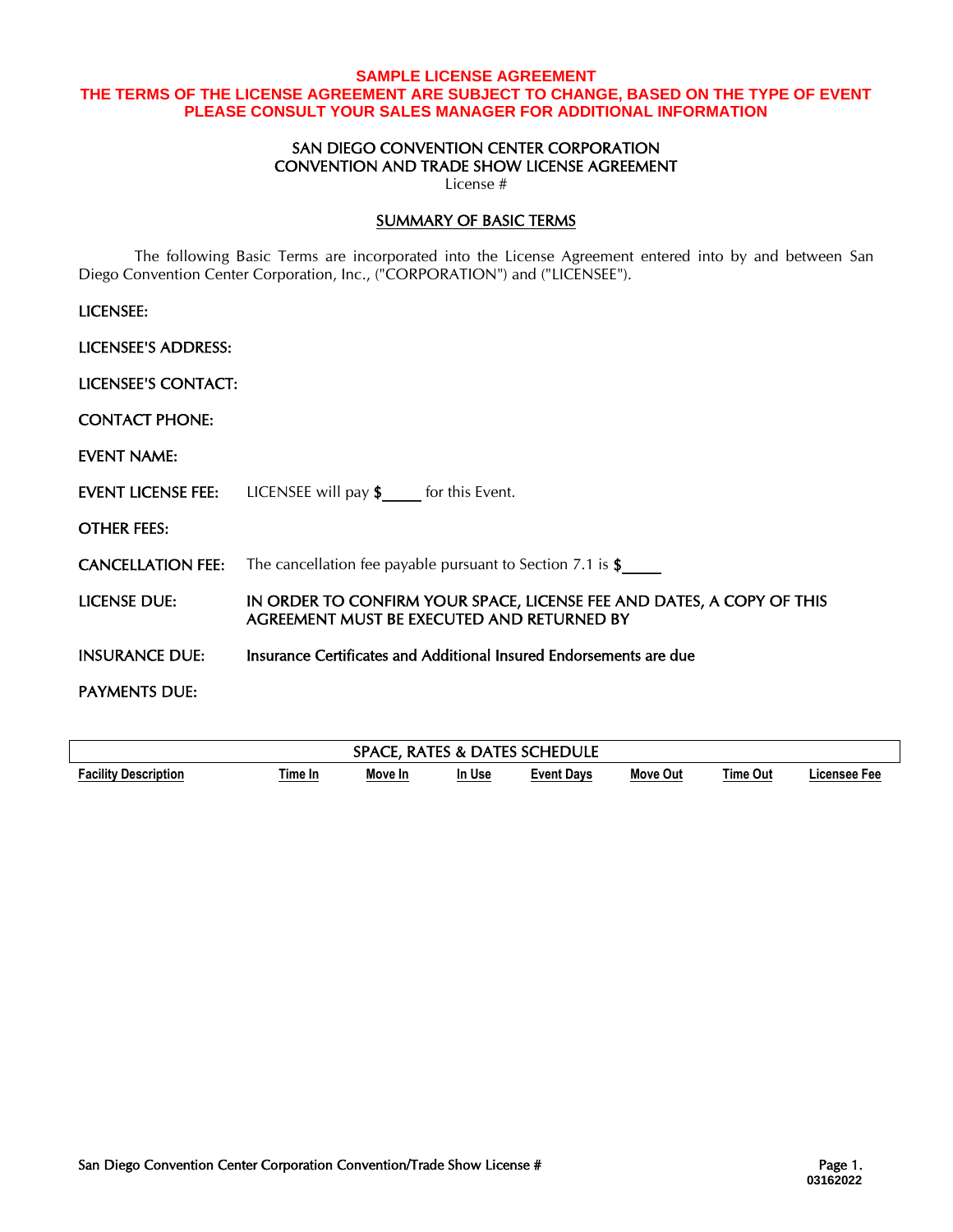This License Agreement ("Agreement") is entered into by and between the San Diego Convention Center CORPORATION, Inc., a California nonprofit public benefit CORPORATION with corporate offices located at 111 West Harbor Drive, in San Diego City and County, California ("CORPORATION") and [COMPANY NAME] with primary offices located at [COMPANY ADDRESS] ("LICENSEE"). CORPORATION and LICENSEE may each be referred to as a "Party" and collectively as the "Parties."

# SECTION 1 GRANT OF LICENSE; LICENSE PERIODS

CORPORATION hereby grants to LICENSEE the exclusive right to use certain areas within the San Diego Convention Center and/or any other facility ("Facilities") as set forth in the Summary of Basic Terms, incorporated by this reference (the "Licensed Areas"). LICENSEE, its guests, exhibitors, patrons or invitees, shall have the exclusive right to use the Licensed Areas during the dates and times set forth in the Summary of Basic Terms (the "License Periods") in connection with the Event set forth in the Summary of Basic Terms. Event activity must be limited to In-Use days only. Any event activity, with the exception of move-in or move-out activity, taking place on a Move-in or Move-out day is subject to additional license fee. LICENSEE, its guests, exhibitors, patrons or invitees also shall have the non-exclusive right to use the restrooms and other areas in and adjacent to the Facilities (including but not limited to the Lobby area of the Facilities, and the outside areas adjacent to and surrounding the Facilities) that are available for public or common use ("Common Areas") for ingress and egress to the Licensed Areas. LICENSEE acknowledges that neither it, nor its attendees, exhibitors, contractors, patrons or invitees of any kind may use the Common Areas for marketing, promotion, exhibition or any other use, unless expressly permitted, and under such terms and conditions as set forth, by CORPORATION. Notwithstanding the foregoing, LICENSEE may use Common Areas for registration, coat check, baggage storage and other similar administrative or convenience services, subject to reasonable conditions and restrictions placed on such use by CORPORATION.

LICENSEE understands and agrees that this Agreement is a license for use of the specified Licensed Areas and Common Areas, and an agreement for services, and that it is not and does not constitute a lease or other rental agreement that would confer on LICENSEE any rights as a tenant under California landlord-tenant laws, including any rights to prior notice or cure under such laws, and LICENSEE's right to occupy and use the Licensed Areas, common areas and services may be terminated in accordance with the terms set forth in this Agreement.

In the event LICENSEE's use of the Licensed Areas commences prior to or extends beyond the time periods set forth in the Summary of Basic Terms, the License Periods shall be deemed to include such time periods and all terms and conditions of this Agreement shall apply to the extended periods. CORPORATION may charge an additional license fee for such extended use.

# SECTION 2 SERVICES

2.1 Exclusive Services If any of the following services are required by LICENSEE in connection with its Event and/or use of the Licensed Areas or the Facilities, those services shall be provided exclusively by CORPORATION or providers under contract with CORPORATION ("Contract Providers"): Telecommunications/Data/Fiber/Internet; Security in the front driveway, loading dock areas and the facility perimeter; Sound (In-house system); Rigging Points; Food and Beverage/Novelties/Concession Sales/Exhibitor Booth Catering (except novelties and merchandise germane to the Event as approved by CORPORATION); Business Service Centers in Public Areas; Ticket Taker Staffing; and all Cleaning Services.

LICENSEE shall pay Ancillary Services Fee for exclusive services provided by CORPORATION.

LICENSEE shall have separate written contracts for exclusive services provided by Contract Providers and shall pay for such services in accordance with the terms and conditions therein.

2.2 Approved Services LICENSEE may obtain non-exclusive services it requires from its own providers ("Service Contractors") in accordance with Section 8.4.

2.3 Additional Services CORPORATION may provide non-exclusive services, equipment, materials, and staffing, upon LICENSEE's request, subject to its Regulations and the availability of inventory and staffing. LICENSEE shall pay an Ancillary Services Fee for such additional non-exclusive services.

## SECTION 3 LICENSE FEE; ANCILLARY SERVICES FEE; PAYMENT

**3.1** License Fee LICENSEE shall pay CORPORATION the License Fee set forth in the Summary of Basic Terms.

3.2 Ancillary Services Fee In addition to the License Fee, LICENSEE shall pay for services provided by CORPORATION, to the extent used by LICENSEE, at the rates in effect on the first day of the Event. CORPORATION may in its discretion require payment of deposits on the Ancillary Services Fee prior to LICENSEE's Event.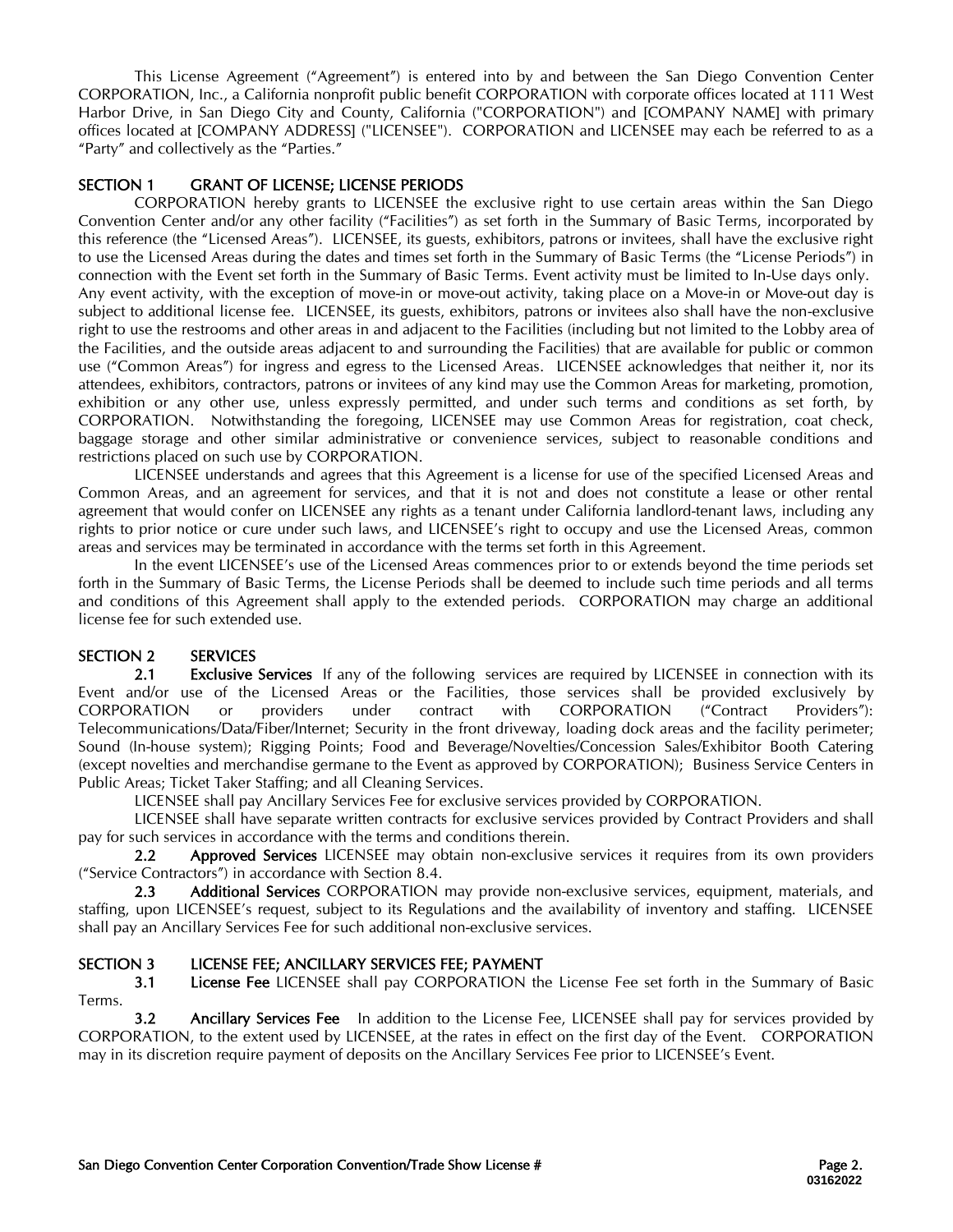3.3 Payment The License Fee is due and payable upon execution of this Agreement. Alternatively, incremental deposits shall be made on the dates and in the amounts set forth in the Summary of Basic Terms. All deposits are non-refundable unless this Agreement is canceled pursuant to the Force Majeure provision in Section 7.2. Any unpaid License Fee, Ancillary Services Fee, or other amounts owed to CORPORATION are due and payable upon presentation of an invoice to LICENSEE. Invoices that remain unpaid after thirty (30) days shall accrue interest on the unpaid balance at the rate of one and one-half percent (1.5%) per month. All accounts turned over for collections or legal pursuits are charged reasonable collection costs/attorney fees.

# SECTION 4 REGULATIONS

LICENSEE agrees to comply with CORPORATION's Regulations in existence as of the date of this Agreement or as amended thereafter, all of which are incorporated herein and made a part hereof by this reference) governing the use of the Facilities and acknowledges receipt of a copy of the same via access through CORPORATION's website. LICENSEE understands these Regulations may be amended prior to LICENSEE's Event and agrees to comply with any such amendments. CORPORATION will use its best reasonable efforts to provide written notice to LICENSEE of any such changes, but LICENSEE acknowledges and agrees that it retains the responsibility to keep itself apprised of the current Regulations.

# SECTION 5 INDEMNIFICATION; INSURANCE

5.1 Indemnification LICENSEE shall indemnify, hold harmless and defend the CORPORATION, CITY OF SAN DIEGO, SAN DIEGO UNIFIED PORT DISTRICT, and their respective members, officers, directors, agents and employees from and against any and all claims, suits, damages, actions, costs, and expenses (including reasonable attorneys' fees) arising out of or connected with, whether directly or indirectly, LICENSEE's operations on or in the Facilities, or the use or occupancy of the Facilities by LICENSEE, its employees, agents, contractors, patrons, guests, exhibitors, licensees, invitees or any other person entering the Facilities with the implied or express permission of LICENSEE, unless the claim or suit arises out of the sole negligence or willful misconduct of the parties to be indemnified, their employees or agents.

5.2 Insurance Notwithstanding the indemnification requirements of Section 5.1, LICENSEE shall, at its sole cost and expense, procure and maintain the following types and limits of insurance, containing the additional insured endorsements and cancellation clause set forth herein. At a minimum, said insurance coverage shall be in effect from 12:01 a.m. on the first day of the License Period to 11:59 p.m. on the last day of the License Period. In the event the License Period is extended, as provided in this Agreement, then the period of coverage shall be extended to cover the extended License Period. LICENSEE shall deliver certificates of insurance evidencing the following coverage and endorsements on or before the date set forth in the Summary of Basic Terms:

- (1) Commercial General Liability policy with coverage as broad as ISO CG0001 in the occurrence form providing coverage against claims for bodily injury or death and property damage occurring in or upon or resulting from LICENSEE's use or occupancy of the Facilities. Such insurance shall be primary and not require contribution from any of the additional insureds other insurance coverages, and shall afford immediate defense and indemnification, as named additional insureds, to CORPORATION, the CITY OF SAN DIEGO and SAN DIEGO UNIFIED PORT DISTRICT, to the limit of not less than TWO MILLION DOLLARS (\$2,000,000.00) per occurrence;
- (2) Automobile Liability insurance (providing scope of coverage equivalent to ISO policy form CA 0001) with limits of not less than TWO MILLION DOLLARS (\$2,000,000.00) for bodily injury and property damage, in combined or equivalent split limits, for each single accident. Insurance shall cover liability arising out of LICENSEE's use of vehicles in connection with this License Agreement, including owned, leased, hired, and/or non-owned autos, as each may be applicable; and,
- (3) Worker's Compensation Insurance as required by law.

All insurance policies provided by LICENSEE in satisfaction of this Section 5.2, other than Worker's Compensation insurance, shall include the following additional insured endorsement language:

#### SAN DIEGO CONVENTION CENTER CORPORATION, INC., CITY OF SAN DIEGO, SAN DIEGO UNIFIED PORT DISTRICT, AND THE MEMBERS, OFFICERS, DIRECTORS, AGENTS AND EMPLOYEES OF EACH OF THESE THREE ENTITIES ARE NAMED AS ADDITIONAL INSUREDS.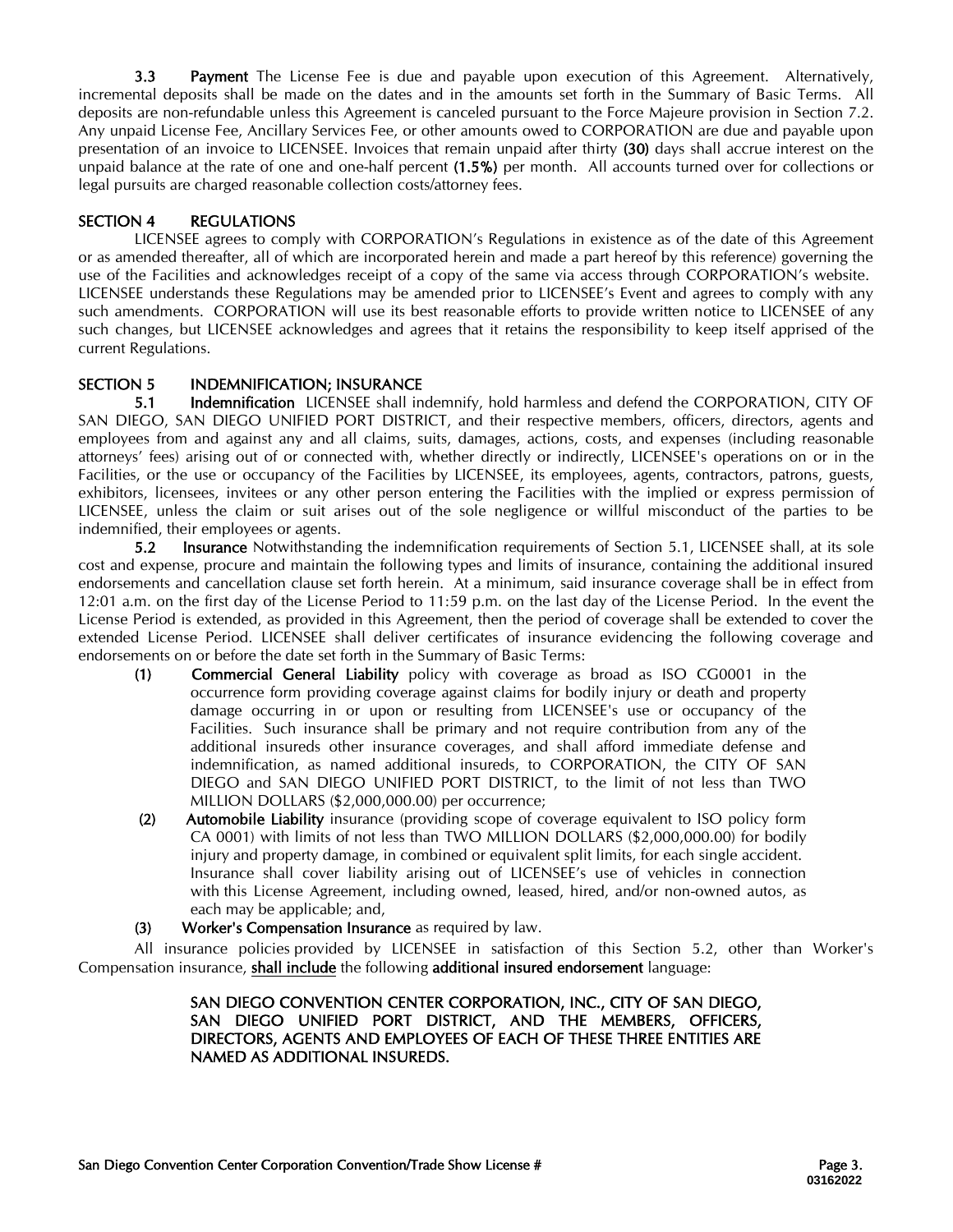Should any of the above-described policies be cancelled before the expiration date thereof, LICENSEE will promptly provide written notice to the CORPORATION, as soon as LICENSEE becomes aware of the cancellation. If directed by CORPORATION, LICENSEE shall immediately obtain substitute insurance, acceptable to CORPORATION in its sole discretion and evidenced by an appropriate certificate, within ten (10) days of the cancellation, but in no event later than the first (1<sup>st</sup>) Move-In date.

The parties agree and LICENSEE understands that the specified coverage or limits of insurance in no way limit the liability of the LICENSEE. LICENSEE shall maintain, with respect to each such policy or agreement, evidence of such insurance coverage and endorsements required by this Agreement.

5.3 Failure to Comply with Section 5.2 Requirements Failure to comply with the insurance requirements of Section 5.2 shall be considered a material breach of this Agreement. In the event LICENSEE fails to provide the required certificates of insurance by the due dates, CORPORATION shall have the right to proceed under the terms of Section 6.

## SECTION 6 BREACH; RIGHT TO CURE; REMEDIES

In the event LICENSEE fails to perform or comply with any of the material covenants or provisions of this Agreement, CORPORATION shall provide LICENSEE written notice to cure the default within a commercially reasonable time, as determined by CORPORATION, except notice and time to cure shall not be required when the breach involves public safety. immediate waste or damage to the Facilities or CORPORATION's equipment. If LICENSEE fails to timely cure the default or if the breach involves public safety or property damage or waste, CORPORATION shall have the right, without further notice, to invoke any or all of the following remedies:

- (1) require additional security from or for LICENSEE;
- (2) terminate this Agreement and revoke the License granted hereunder;
- (3) enter and take possession of the Licensed Areas and remove all persons and property, without instituting any legal proceedings;
- (4) withhold all payments made to CORPORATION and apply the same to offset CORPORATION's compensatory or liquidated damages; and,
- (5) institute legal proceedings to recover damages.

## SECTION 7 CANCELLATION BY LICENSEE; LIQUIDATED DAMAGES; FORCE MAJEURE

7.1 Cancellation; Liquidated Damages If LICENSEE cancels its Event, its use of some portion of the Licensed Areas, some portion of its License Periods, or terminates this Agreement for any reason other than those set forth in Section 7.2, deposits paid shall be forfeited and applied to offset CORPORATION's Liquidated Damages as provided herein.

The parties agree that the damages to CORPORATION resulting from cancellation of the Event or any portion of the Licensed Areas or License Periods, or termination of this Agreement, would be extremely difficult to determine because of the loss of revenue from ancillary and other services anticipated by this Agreement. Because of this difficulty in determining the resulting damages, the parties agree that, in the event of cancellation or termination, LICENSEE shall pay to CORPORATION Liquidated Damages in the amount set forth below as determined by the type of cancellation and the proximity of the cancellation date to the Event Move-In date. LICENSEE agrees to pay the Liquidated Damages to CORPORATION within thirty (30) days of notice of cancellation.

| LIQUIDATED DAMAGES PAYABLE UPON CANCELLATION OF EVENT |                                                                         |
|-------------------------------------------------------|-------------------------------------------------------------------------|
| Event Move-in Date from Cancellation Date             | Amount of Liquidated Damages                                            |
| 2 to 5 years                                          | 50% of Cancellation Fee                                                 |
| Less than 2 years                                     | 100% of Cancellation Fee                                                |
|                                                       |                                                                         |
|                                                       | LIQUIDATED DAMAGES PAYABLE UPON PARTIAL CANCELLATION (LICENSED AREAS AN |

|                                           | LIQUIDATED DAMAGES PAYABLE UPON PARTIAL CANCELLATION (LICENSED AREAS AND/OR LICENSE PERIODS) |
|-------------------------------------------|----------------------------------------------------------------------------------------------|
| Event Move-in Date from Cancellation Date | Amount of Liquidated Damages                                                                 |
| 2 to 3 years                              | 50% of License Fee for the canceled Licensed Area or License Period                          |
| Less than 2 years                         | 100% of License Fee for the canceled Licensed Area or License Period                         |

If CORPORATION is able to obtain replacement business, LICENSEE shall be entitled to an offset in the amount of the replacement license fee, against the amount of liquidated damages, up to but not to exceed the Cancellation Fee. Replacement business means new events that are booked to use the canceled space (or other space made available by the cancellation) and dates, or events already booked in the Facilities that expand to use the canceled space and dates. Events that are already booked in the Facilities that move from their previously-licensed space into LICENSEE's canceled space and dates shall not be considered replacement business.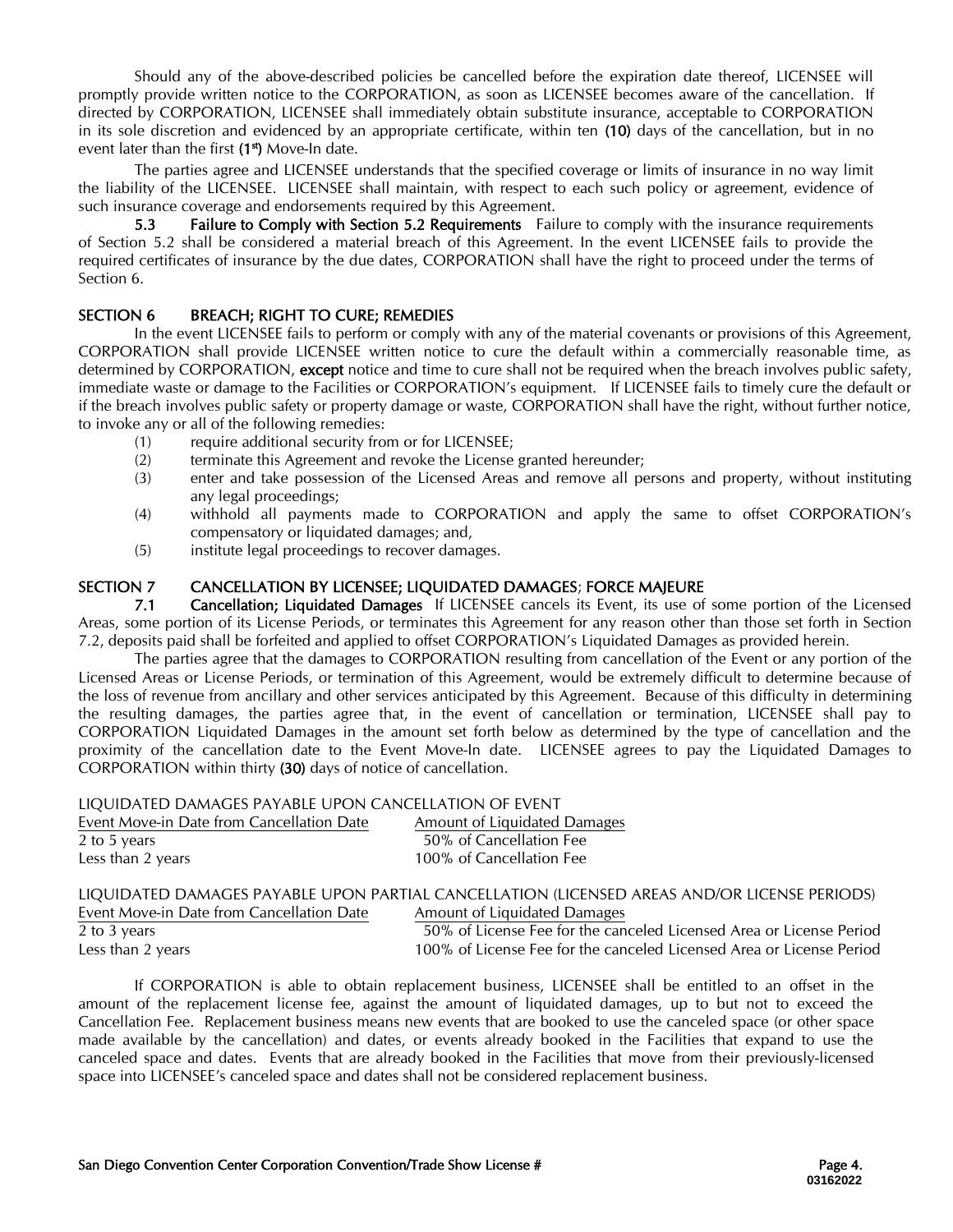7.2 Force Majeure Either party may terminate or suspend its obligations under this Agreement if such obligations are delayed, prevented or rendered impractical as a result of fire, flood, riot, earthquake, casualty, civil commotion, Act of God, or any law, ordinance, rule or regulation which becomes effective after the date of this Agreement, provided and to the extent such occurrence is beyond the reasonable control of the party whose performance is affected. In such event the affected party shall not be liable to the other for delay or failure to perform its obligations, except there shall be a pro rata reduction in any fees payable or otherwise due under this Agreement and/or a refund of any deposits paid.

# SECTION 8 LICENSEE'S RIGHTS AND OBLIGATIONS

8.1 Inspection LICENSEE shall have the right to inspect the Facilities and the Licensed Areas prior to executing this agreement to determine that they are reasonably suited for the uses contemplated by LICENSEE. LICENSEE shall have the right to a joint inspection prior to and after the License Period to assess the condition of the Facilities and the Licensed Areas and to determine damage, if any, resulting from LICENSEE's activities. CORPORATION warrants that the Facilities and Licensed Areas will be in a suitable condition for the uses contemplated by the LICENSEE during the Licensed Periods.

8.2 Compliance with Laws Each party shall promptly comply and cause its agents, servants, employees, contractors, patrons, guests, licensees or invitees to promptly comply with all applicable laws, ordinances, rules, and regulations of all federal, state, county and city governments, departments, commissions, boards and officers.

8.3 Licenses and Permits LICENSEE shall obtain any licenses and permits required by federal, state, county, or city laws in connection with its Event and shall permit inspection by appropriate agencies or departments.

8.4 Service Contractors At least thirty (30) days prior to the beginning of License Period, LICENSEE shall submit to CORPORATION a list of all persons or entities who will provide a service to or on behalf of LICENSEE during the License Period (herein "Service Contractors"). CORPORATION may require its approval of certain Service Contractors prior to services being rendered, which such approval shall not be unreasonably withheld or delayed.

8.5 Non-discrimination LICENSEE acknowledges and understands that CORPORATION has a comprehensive policy of non-discrimination in all aspects of its business activities. LICENSEE agrees that, in connection with its Event and its use of the Facilities and Licensed Areas, neither LICENSEE, nor its agents, employees, exhibitors or contractors, shall discriminate against any person with respect to employment, contracting, admission, or services or privileges offered to attendees of LICENSEE's Event, in violation of federal, state or local laws.

8.6 Defacement of Facility; Damage to Equipment LICENSEE shall pay the actual cost to replace, repair and/or restore, in CORPORATION's discretion, any part of the Facilities or CORPORATION's equipment (ordinary wear and tear excepted) that was defaced or damaged by LICENSEE, its agents, employees, exhibitors, or invitees. Payment shall be made within thirty (30) days of written demand by CORPORATION.

8.7 Payment of Taxes LICENSEE acknowledges and understands that state and/or local taxing authorities may impose a tax or other assessment on LICENSEE's use of the Facilities (a possessory use tax) and that LICENSEE shall be solely liable for payment of this, and any other taxes levied on its use of the Facilities.

8.8 Sale of Novelties and Merchandise Notwithstanding CORPORATION's exclusive rights with respect to the sale of novelties and merchandise, LICENSEE may distribute or sell items that are specifically germane to the nature or purpose of LICENSEE or its Event, as determined by CORPORATION, provided CORPORATION's prior written approval is obtained, which such approval shall not be unreasonably withheld or delayed.

8.9 **Post-event Housing Reports** LICENSEE acknowledges and understands CORPORATION's interest in having accurate housing information associated with LICENSEE's Event. Within thirty (30) days of CORPORATION's written request, LICENSEE will provide to CORPORATION housing information, including the final hotel room night usage and/or the final housing report, as provided by LICENSEE's official housing provider for the event.

## SECTION 9 RIGHT OF ENTRY; EJECTION OF DISORDERLY PERSONS; SECURITY

9.1 Corporation's Right of Entry and Control The Facilities, including the Licensed Areas, shall at all times be under the charge and control of the CORPORATION, whose duly authorized representatives shall have unfettered access to, and the right to enter, all areas in the Facilities including the Licensed Areas at any time, provided such entry does not interfere with LICENSEE's use. The CORPORATION's duly authorized representatives also shall have the unfettered right to inspect the Licensed Areas at any time to ensure that LICENSEE's use of such areas is in accordance with this Agreement and the regulations applicable to the Facilities. In the event that the CORPORATION determines that LICENSEE is violating the Agreement or such regulations, the CORPORATION shall have the right to require LICENSEE's compliance pursuant to the provisions of Section 6 of this Agreement.

9.2 **Eiection of Disorderly Persons** CORPORATION shall have the right to refuse entrance to, or remove and eject from the Facilities, any person associated with LICENSEE or present at LICENSEE's Event whose conduct is objectionable, disorderly, disruptive, or in violation of any law. The indemnification provisions of this Agreement shall apply to any claim or cause of action arising from such ejectment.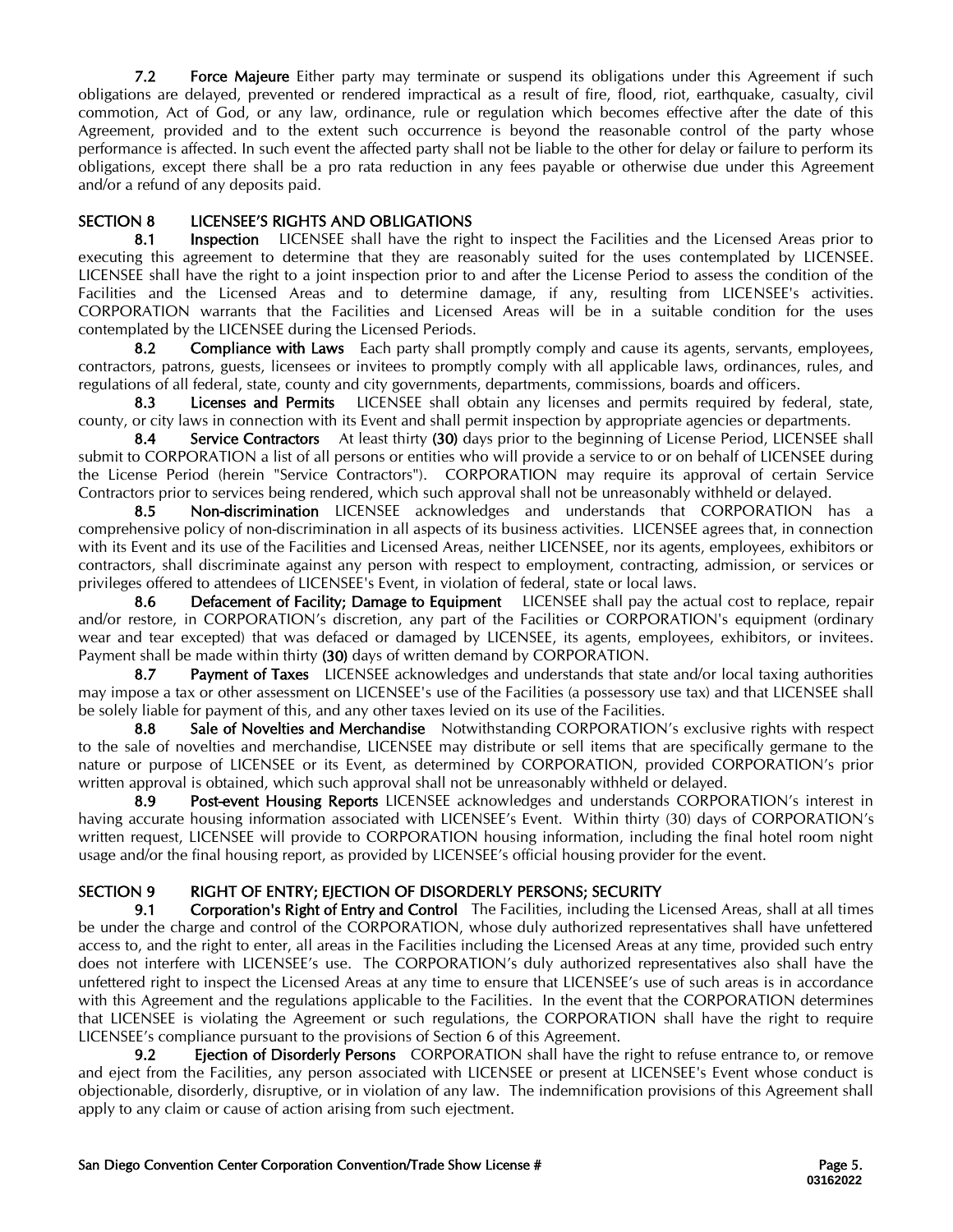9.3 Security Levels CORPORATION shall be the provider of security in the front driveway, loading dock areas and for the facility perimeter. The LICENSEE may be required to contract for event security staffing within Licensed Areas. All security or staffing contractors hired by LICENSEE for event related security must be approved by CORPORATION in advance of providing services within the Facilities, which such approval shall not be unreasonably withheld or delayed. CORPORATION shall have the sole right to determine the minimum level of all security required for LICENSEE'S Event. All security and staffing plans must be submitted to the CORPORATION at least thirty (30) days prior to Move-in for approval.

# SECTION 10 GENERAL PROVISIONS

10.1 Abandoned Equipment and Lost or Misplaced Articles Any equipment or personal property belonging to LICENSEE, its agents, servants, employees, contractors, invitees, patrons or guests, which remains in the Facilities or the Licensed Areas after the License Period, shall be deemed abandoned and may be disposed of by CORPORATION at LICENSEE's sole expense. CORPORATION shall assume no responsibility for losses caused by theft, disappearance or abandonment of equipment or personal property.

10.2 Applicable Law, Venue and Jurisdiction This Agreement shall be governed by and construed in accordance with California law. Any action by a party to this Agreement to enforce or interpret the terms hereof shall be maintained in the San Diego County Superior Court or the Federal District Court for the Southern District of California. LICENSEE consents to the foregoing and agrees that this Agreement has been entered into in the State of California which constitutes sufficient minimum contacts with CORPORATION to permit the Courts of California to assert jurisdiction over LICENSEE in any action brought by CORPORATION.

10.3 Attorneys' Fees The prevailing party in any action or proceeding brought to enforce or interpret any provision of this Agreement or to recover damages resulting from breach shall be awarded reasonable attorneys' fees in addition to any other remedy.

10.4 Delivery of Notices Subject to any provision to the contrary, any statement, notice, request, demand, consent or approval under this Agreement must be in writing and personally delivered, sent via email, sent by overnight courier service, or sent by United States registered or certified mail, postage prepaid, return receipt requested and shall be deemed to have been given upon the date of personal delivery, the date the email was sent by sender, the next business day following deposit with an overnight courier or five (5) days after deposit in the United States mail, provided that in the case of communications sent by overnight courier service or United States registered or certified mail, the communication is addressed to the respective parties at the following addresses (either party may, by written notice, designate a different address):

To CORPORATION: San Diego Convention Center Corporation Attention: President & CEO 111 West Harbor Drive San Diego, California 92101

To LICENSEE: At the address set forth in the Summary of Basic Terms

10.5 Partial Invalidity If any provision of this Agreement is declared invalid or unenforceable, the remaining provisions shall continue in full force and effect to the fullest extent permitted by law.

10.6 Assignment; Subletting Licensed Areas LICENSEE shall not assign this Agreement or any right, obligation or interest herein or permit the use of the Licensed Areas or any part thereof by any other party, except that LICENSEE shall have the right to permit its exhibitors to use the Licensed Areas in conjunction with LICENSEE's Event. Any substantive change in the nature of LICENSEE's Event, without CORPORATION's prior written consent, shall constitute a material breach of this Agreement.

10.7 Americans with Disabilities Act (ADA) CORPORATION acknowledges and agrees that it is responsible for complying with the ADA requirements for the permanent building access accommodations such as, but not limited to, permanently installed wheelchair ramps, elevator standards, permanent seating accessibility, door width standards and rest room accessibility. LICENSEE acknowledges it is responsible for complying with ADA non-permanent accessibility requirements such as, but not limited to, accessibility of non-permanent seating and auxiliary aids for the visually impaired, hearing impaired and mobility impaired.

10.8 Right to Quiet Enjoyment CORPORATION warrants that the Licensed Areas shall be operational and free from any substantial interference or disturbance directly related to any construction work on the Facilities. In the event construction causes a substantial interference with LICENSEE's Event, CORPORATION shall use its best efforts to mitigate any disruption. In no event, however, will CORPORATION be liable for any consequential damages to LICENSEE, including claims for lost or reduced income resulting from the interference or disturbance. CORPORATION's liability, if any, shall be limited to a return of the License Fee for any period of time that LICENSEE is unable to use the Licensed Areas because of the interference or disturbance.